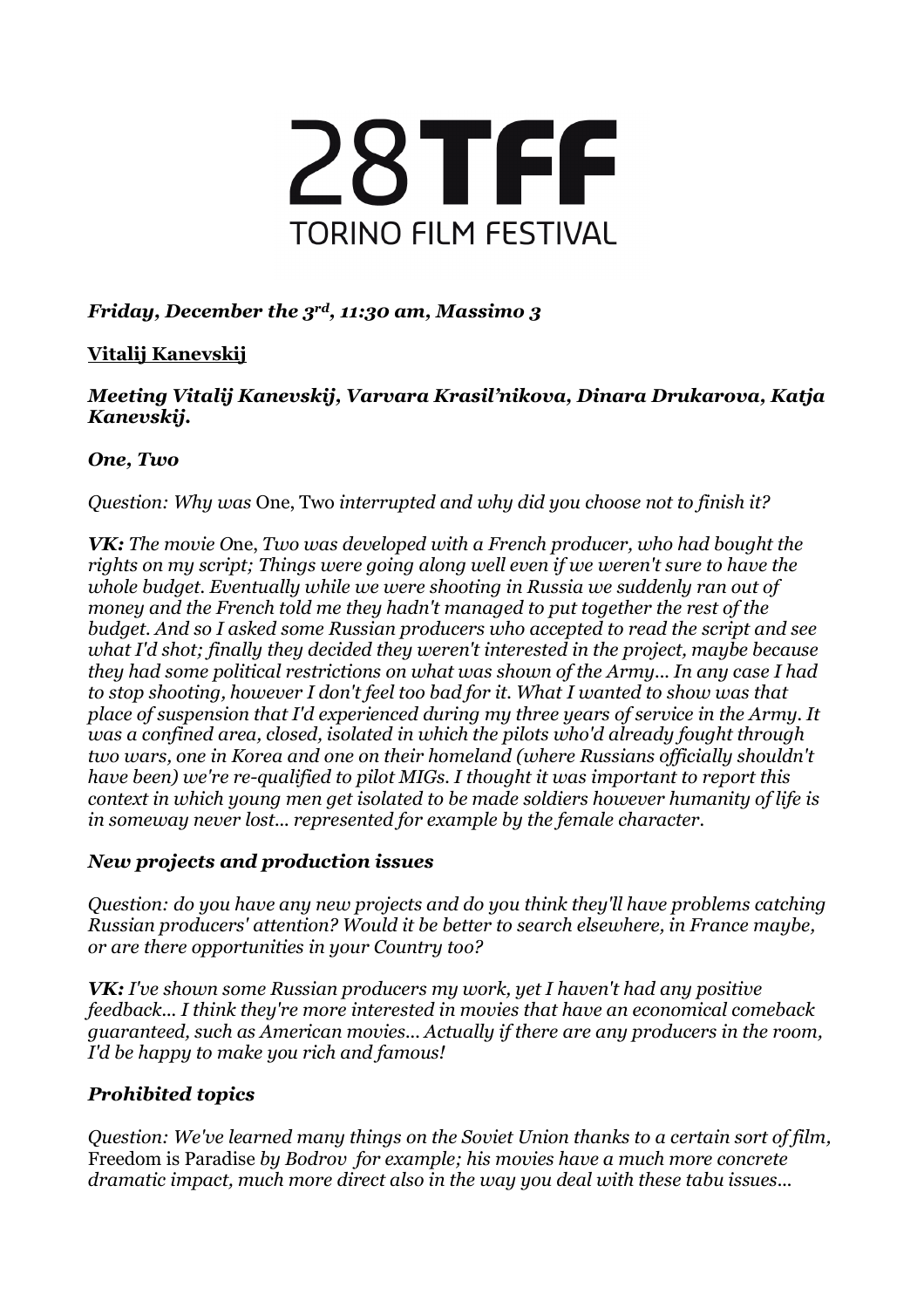*VK: I was always told teenage criminality never existed in U.S.S.R... I knew it existed, since I was coming from it, I was a street kid! Therefore I wrote a script entitled* My Guardian Angel*, the one which became in the second version* Freeze, Die, Come to Life*.* There was a KGB officer in Vgik, the town I studied in, who told me, in a kind and gentle *way, I was better off dropping my idea of the little thief, because it was absolutely fiction and didn't describe truly the reality of our County, if I didn't want to fall into serious trouble and that it would've been better if I dedicated to some valorous hero in Soviet history instead. I answered back that all of it was real and I knew it for sure because I came from such a reality myself: I was that kid! I also added on that the movie was not at all against the Regime, which I'm deeply thankful to for the opportunity it gave me with film. Back then I truly believed we were a great Power, I believed we could even overcome America. I ended up not listening to the officer's advice and went on on my on my independent path winding up in jail. Prison was the tool used to make independent people come back to society... Everyone was telling me to let go, that I would never become a director, despite all I went on believing this was the path God had chosen for me: you can feel it, you know it when what you're doing is your destiny... Maybe you can tease me saying I'm an idiot believer, But I am a believer and always will be*

## *Perestrojka*

*Question: In the general cultural confusion during the Perstrojka, how was your movie considered?*

*VKN: I remember very well when Vitalij had to re write the script of* My Guardian Angel *after it had been stolen...Back then he was a person wit no ambitions however somebody read the script and liked it; so they gave him the opportunity to shoot it. Back then I was the directors assistant and I remember the really low quality film we had which had us re-shooting entire scenes that already nice the first time; eventually we finished the movie and a strange period began. We'd ask ourselves what the feedback on the movie would've been, what was it's destiny... I remember one Sunday, that's kind of like my day off family too, I had to rush back home because Vitalij had been asked to bring a copy of his movie to the Film Institute because Alan Parker was there and they wanted to show him the movie. Parker watched it and decided to push it to Cannes. Do you know what it means to dream of Cannes in a freezing winter night in St. Petersburg? It was a dream coming to life. Up until then Vitalij couldn't leave the Country, he couldn't even go to Bulgaria because he was considered a person to keep under control, from that moment onward he began going to Festivals, invited to Cannes he won the Golden Camera... a dream.*

*That of Perestrojka was a confused period, restless, there were many problems in film system but also in the movement itself. Many directors began doing what Vitalij had has always been doing in his own way that is with the not-nice things in our Country, the Cirnuka... Vitalij is a very demanding person, he's always been an uncomfortable personality, and maybe that's why it's hard for him to get attention.*

*DD:* Freeze, Die, Come to life! *Was made in a very difficult period since the film distribution system wasn't working anymore and there were many problems on different levels... luckily the movie had great success, mainly thanks to Cannes, outside the Country, certainly more than did in Russia.*

### *Document and Fiction*

*Question: why did you change from documentary to fiction at a certain point?*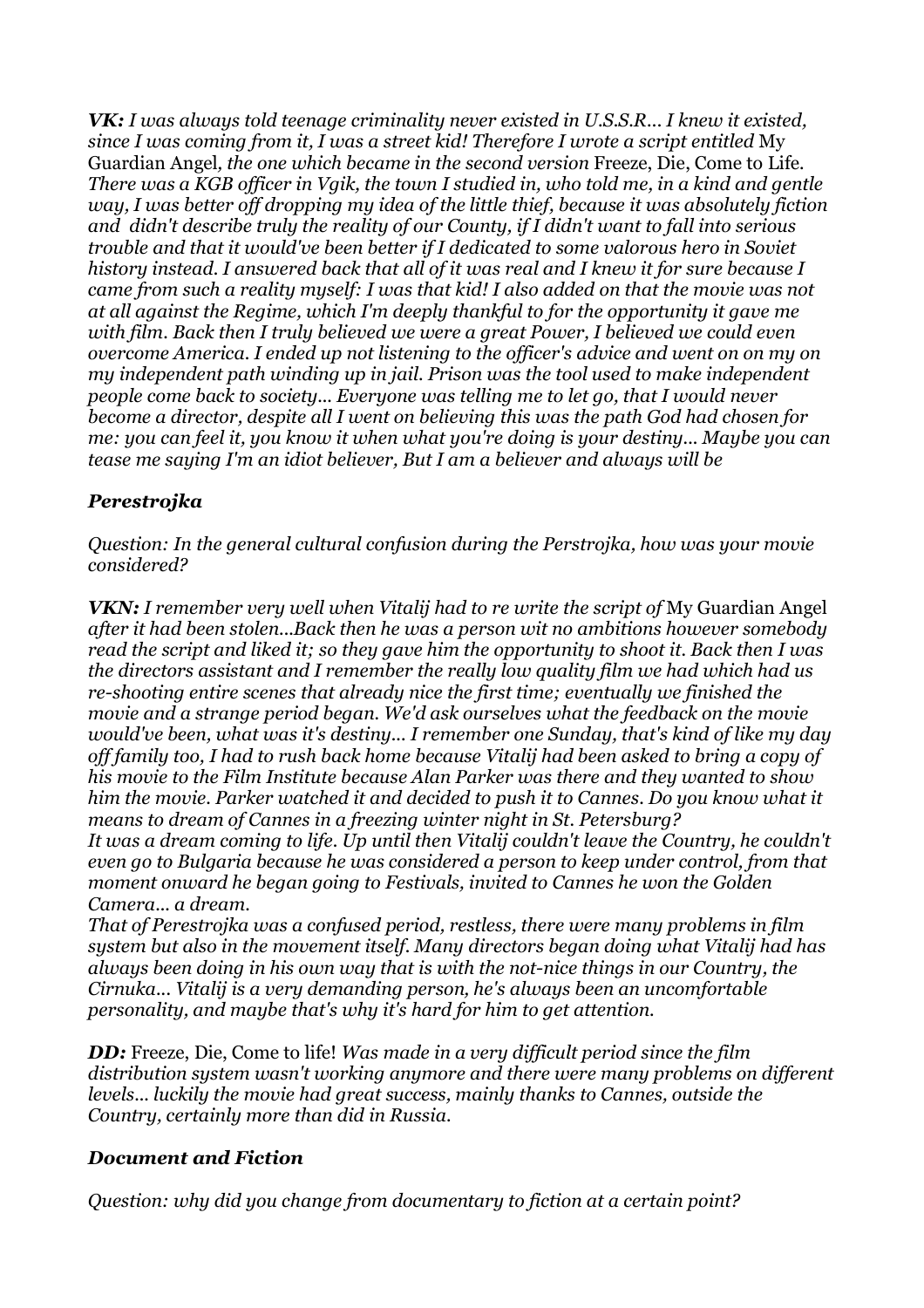*VK: I had never tried documentary before shooting* Nous les enfants du XX siècle*; I've watched many but I don't like them that much because I prefer giving a true image of reality rather than documenting it... in the beginning I wasn't too convinced by the idea of writing script for a documentary, I thought it would have been simply better to take the camera, walk down on the streets and film... Instead I had to write , so I wrote thinking about the places I grew up in and about the kids doing what I would like them to do to convey the feeling of street life... I believe you must pay particular attention to the respect you give to whom you film. Actually I think having lived similar experiences, and putting myself back in those situations filming the street kid, has allowed me not only to live the movie with them, but also to enrich the movie without being aggressive. I wanted to search for that joy of living I was sure these kids had despite all. The different register in the finale is exactly to enhance this aspect the same way my last question does: "could you have killed your father?" with this question, to which I would've answered no, I wanted to stimulate their attachment to life...*

### *The value of independence*

*VK: I've never wished to be part of any trend, I've always worked on interior truth, that's my motor... for example, I don't like hanging out with movie Stars since their presence would betray in some way my personal truth... Usually you hide your personal truth for fear of exposing yourself too much, on the contrary that's exactly what I'm interested in: Whatever I do its for my personal growth, to achieve consciousness of my life in this dimension to prepare what will be my next life... I need to reach reality, I make film for myself, to fight lie and darkness I see everywhere...*

*Film making means creating a living thing, something that will go on living its own existence regardless of you and you can't do anything about it; this is why being a director (Intending author film director) is an extremely hard job. I don't really care about all the rest, it isn't about creation, it's merely reproduction. What we need now is film of feelings, sensations, running with a gun in your hand or beating up somebody's face has nothing to do with feelings... What can I do with film in which the producer adds it all up to a matter of business? Why? Only if there is one slightest divine light in what* you do then it's worth doing it... This is all I care about, judge me as you wish, I don't *care: I know who I am!*

### *Prison*

*VK: It's really hard to cope with the vision of kids in jail, all the worse if they're in because their mom is imprisoned... I saw my mother suffer so bad and I believe women should be forgiven for anything just because of their sensibility given by their ability to procreate. When I saw the women in prison I questioned myself on how the Madonna from the Sistine Chapel could be transformed into this Madonna with child the woman prisoner represents: I believe the reason of this transformation is that God never lets anyone down, never.*

*Yesterday in Ferrante Aporti I noticed a great difference compared to the prisons over in my Country. Kids are followed, well fed, well dressed, they act as if they weren't even in prison, while in Russia everyone's restless, hard, severe with the recluses... Here it's different even though some, you can see it in the eyes, whine a little because the will never be something else, they'll fall back because if you were born thief, that's your destiny and there isn't much you can do about it. Maybe you'll consider me a bit crazy, but you can see who's destined to crime or not...*